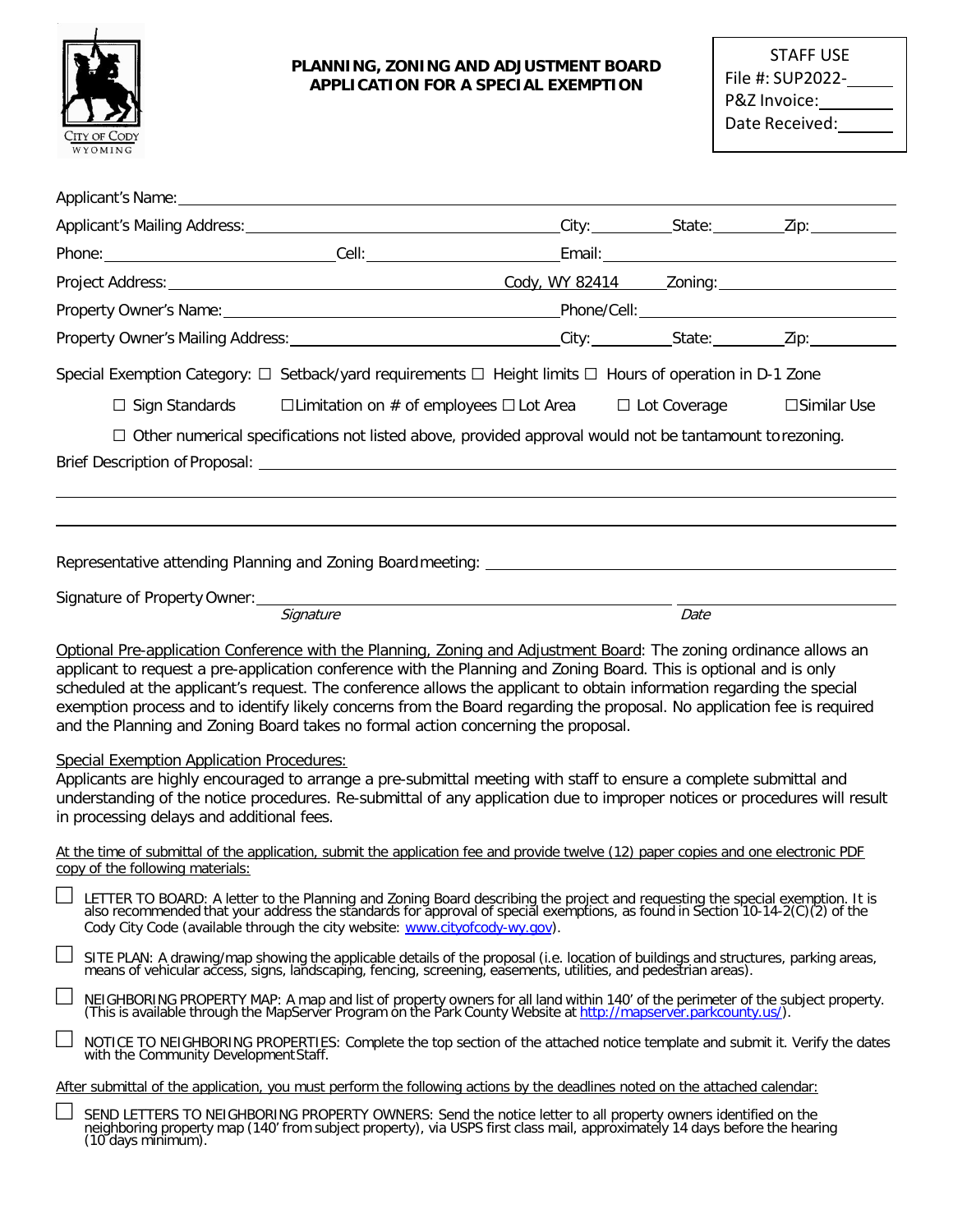LEGAL NOTICE: Submit legal notice of the public hearing to the local newspaper (Cody Enterprise), so that it is published at least 10 days prior to the public hearing. Use the attached template for guidance. The language o **approved by the Community Development Department before it is submitted to the newspaper.** The publication fee is the applicant's responsibility.

□ SUBMIT VERIFICATION OF NOTICE: Submit the receipt from the Cody Enterprise and an affidavit of mailing (form attached) to the Community DevelopmentDepartment.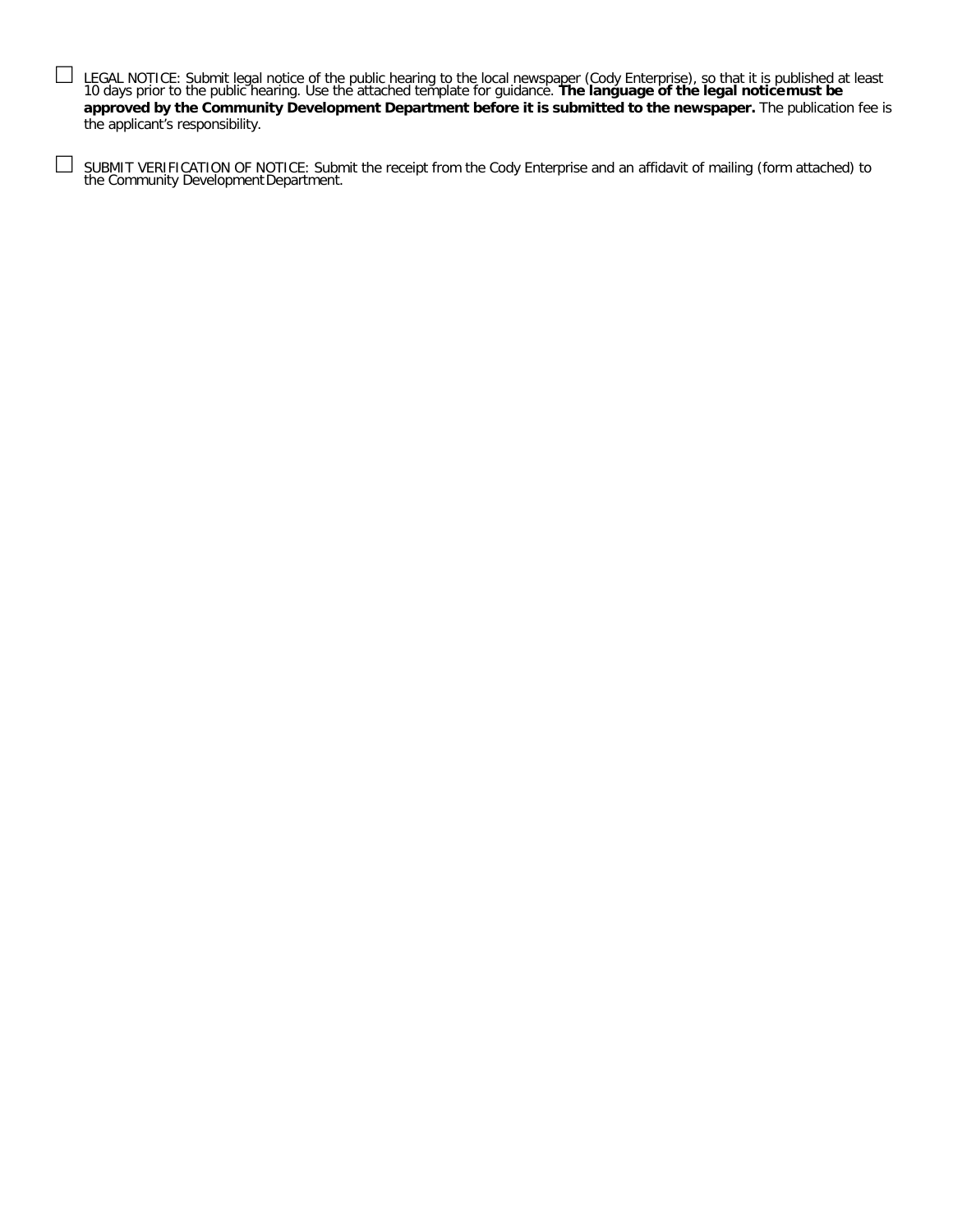| <b>Two Meetings Per Month</b><br>Tuesdays, 12:00 p.m.<br><b>City Hall Council</b><br><b>Chambers</b> | <b>Application</b><br><b>Submittal</b><br><b>Deadline</b> | <b>Submit Legal</b><br><b>Notice to</b><br>Cody<br><b>Enterprise</b><br><b>Newspaper</b><br><b>Before 10</b><br>a.m. on: | <b>Newspaper</b><br><b>Publication</b><br><b>Date</b> | <b>Send Letter to</b><br><b>Neighbors within</b><br>140' at least 10<br><b>Days Before</b><br><b>Public Hearing,</b><br>prefer 14+ days. | <b>P&amp;Z Board</b><br><b>Meeting</b> |
|------------------------------------------------------------------------------------------------------|-----------------------------------------------------------|--------------------------------------------------------------------------------------------------------------------------|-------------------------------------------------------|------------------------------------------------------------------------------------------------------------------------------------------|----------------------------------------|
| 1st Meeting in January 2021                                                                          | 12/21                                                     | 12/27                                                                                                                    | 12/29                                                 | 1/3                                                                                                                                      | 1/11                                   |
| 2nd Meeting in January                                                                               | 1/4                                                       | 1/17                                                                                                                     | 1/19                                                  | 1/14                                                                                                                                     | 1/25                                   |
| 1st Meeting in February                                                                              | 1/18                                                      | 1/30                                                                                                                     | 2/2                                                   | 1/28                                                                                                                                     | 2/8                                    |
| <b>2nd Meeting in February</b>                                                                       | 2/1                                                       | 2/14                                                                                                                     | 2/16                                                  | 2/11                                                                                                                                     | 2/22                                   |
| <b>1st Meeting in March</b>                                                                          | 2/15                                                      | 2/28                                                                                                                     | 3/2                                                   | 2/25                                                                                                                                     | 3/8                                    |
| 2nd Meeting in March                                                                                 | $3/1$                                                     | 3/14                                                                                                                     | 3/16                                                  | 3/11                                                                                                                                     | 3/22                                   |
| 1st Meeting in April                                                                                 | 3/22                                                      | 4/4                                                                                                                      | 4/6                                                   | 4/1                                                                                                                                      | 4/12                                   |
| 2nd Meeting in April                                                                                 | 4/5                                                       | 4/18                                                                                                                     | 4/20                                                  | 4/15                                                                                                                                     | 4/26                                   |
| 1st Meeting in May                                                                                   | 4/19                                                      | 5/2                                                                                                                      | 5/4                                                   | 4/29                                                                                                                                     | 5/10                                   |
| 2nd Meeting in May                                                                                   | 5/3                                                       | 5/16                                                                                                                     | 5/18                                                  | 5/13                                                                                                                                     | $5/24$                                 |
| 1st Meeting in June                                                                                  | 5/24                                                      | 6/6                                                                                                                      | 6/8                                                   | 6/3                                                                                                                                      | 6/14                                   |
| 2nd Meeting in June                                                                                  | 6/7                                                       | 6/20                                                                                                                     | 6/22                                                  | 6/17                                                                                                                                     | 6/28                                   |
| 1st Meeting in July                                                                                  | 6/21                                                      | 7/1                                                                                                                      | 7/6                                                   | 7/1                                                                                                                                      | 7/12                                   |
| 2nd Meeting in July                                                                                  | 7/5                                                       | 7/18                                                                                                                     | 7/20                                                  | 7/15                                                                                                                                     | 7/26                                   |
| 1st Meeting in August                                                                                | 7/19                                                      | 8/1                                                                                                                      | 8/3                                                   | 7/29                                                                                                                                     | 8/9                                    |
| 2nd Meeting in August                                                                                | 8/2                                                       | 8/16                                                                                                                     | 8/17                                                  | 8/12                                                                                                                                     | 8/23                                   |
| 1st Meeting in September                                                                             | 8/22                                                      | 9/2                                                                                                                      | 9/7                                                   | 9/2                                                                                                                                      | 9/13                                   |
| 2nd Meeting in September                                                                             | 9/6                                                       | 9/19                                                                                                                     | 9/21                                                  | 9/16                                                                                                                                     | 9/27                                   |
| 1st Meeting in October                                                                               | 9/20                                                      | 10/3                                                                                                                     | 10/5                                                  | 9/30                                                                                                                                     | 10/11                                  |
| 2nd Meeting in October                                                                               | 10/4                                                      | 10/17                                                                                                                    | 10/19                                                 | 10/14                                                                                                                                    | 10/25                                  |
| <b>1st Meeting in November</b>                                                                       | 10/18                                                     | 10/31                                                                                                                    | 11/2                                                  | 10/28                                                                                                                                    | 11/8                                   |
| 2nd Meeting in November                                                                              | 11/1                                                      | 11/14                                                                                                                    | 11/16                                                 | 11/10                                                                                                                                    | 11/22                                  |
| 1st Meeting in December                                                                              | 11/22                                                     | 12/5                                                                                                                     | 12/7                                                  | 12/1                                                                                                                                     | 12/13                                  |
| 2nd Meeting in December                                                                              | <b>No Meeting Christmas week</b>                          |                                                                                                                          |                                                       |                                                                                                                                          |                                        |
| 1 <sup>st</sup> Meeting in January                                                                   | 12/20                                                     | 12/26                                                                                                                    | 12/28                                                 | 12/30                                                                                                                                    | 1/10                                   |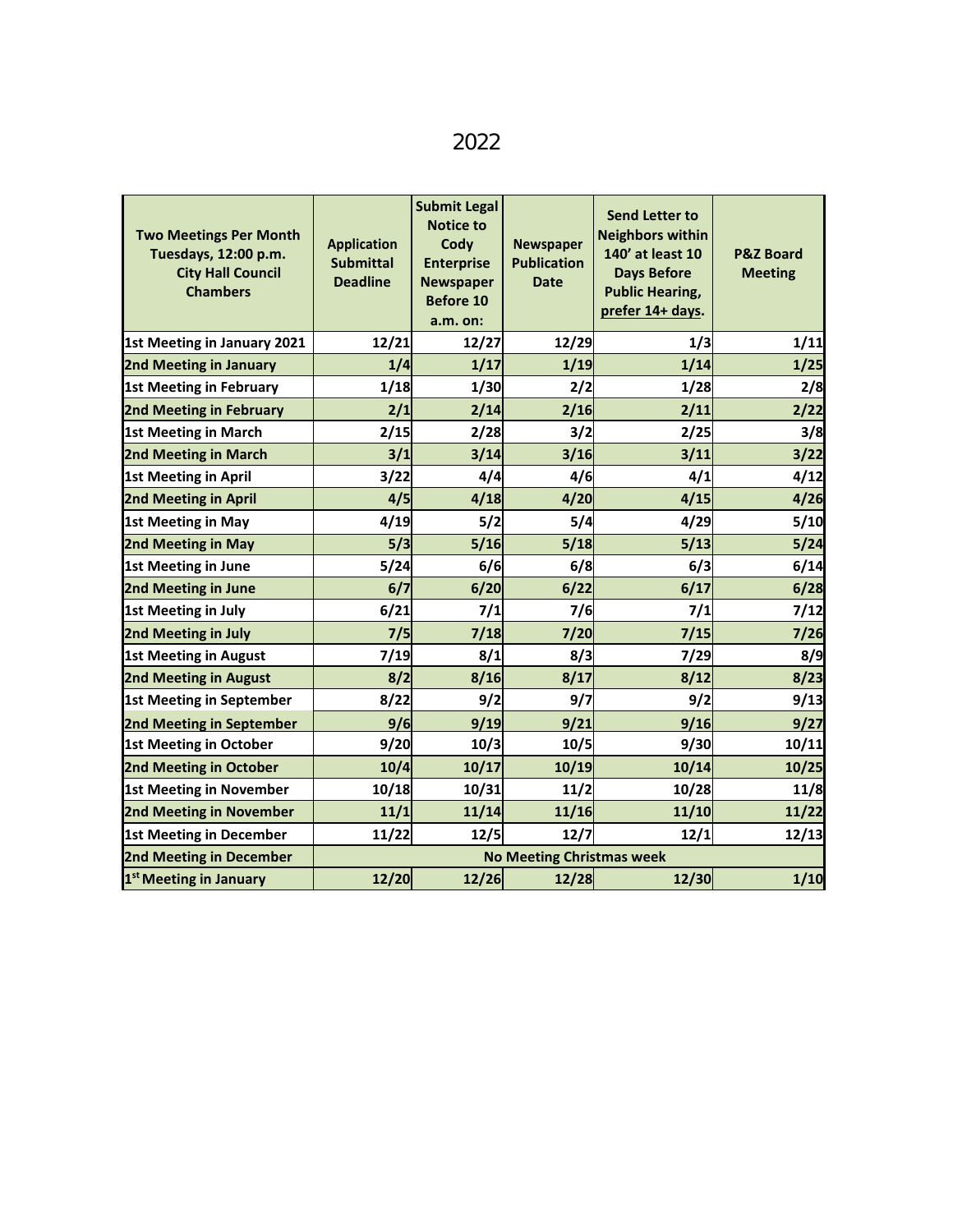Date: <u>example</u>

 $RE:$ **SPECIAL EXEMPTION REQUEST**  Cody City Planner P.O. Box 2200 Cody, WY 82414

## THE CITY OF CODY HAS RECEIVED THE FOLLOWING REQUEST FOR A SPECIAL EXEMPTION. YOUR **COMMENTS WOULD BE APPRECIATED.**

Address or Location/Legal Description: example and a set of the set of the set of the set of the set of the set of the set of the set of the set of the set of the set of the set of the set of the set of the set of the set

Description of Request: (Please state the requirement, the amount of exemption, and why requested—e.g. reduce the front yard setback requirement from 25' to 22' to construct an enclosed front porch.)

| This request will be considered at a public hearing by the City of Cody Planning & Zoning Board at |  |  |  |                                        |
|----------------------------------------------------------------------------------------------------|--|--|--|----------------------------------------|
| their regularly scheduled meeting on Tuesday, https://www.                                         |  |  |  | at 12:00 p.m. in the City Hall Council |
| Chambers, at 1338 Rumsey Ave.                                                                      |  |  |  |                                        |

## Response Letter from Owners of Neighboring Properties within 140 Feet of Subject Property:

(Responses may be submitted in any written format. The following form is provided for your convenience.)

Dear Planning and Zoning Board Members:

I am familiar with the proposal by example to the special exemption described above.

 $\Box$  I have NO OBJECTION to the Special Exemption Request.

| Name:                                                                                                                            |  |
|----------------------------------------------------------------------------------------------------------------------------------|--|
| Address:<br><u> 1989 - Johann Barn, amerikan bernama di sebagai bernama dan bernama di sebagai bernama dalam bernama dalam b</u> |  |
| Comments:<br><u>a sa mga banda ang pag-pagsalang ng mga banda ang pagpagayang ng mga banda ang pagpagayang ng mga banda ang</u>  |  |
|                                                                                                                                  |  |
|                                                                                                                                  |  |
|                                                                                                                                  |  |
|                                                                                                                                  |  |

 $\Box$  I OBJECT to the Special Exemption Request:

Name: Name and the state of the state of the state of the state of the state of the state of the state of the state of the state of the state of the state of the state of the state of the state of the state of the state of

Address:

Reason for Objection: 1997

If you would like to receive a copy of the Planning and Zoning Board agenda materials for this request, please provide your email address: E-mailaddress: